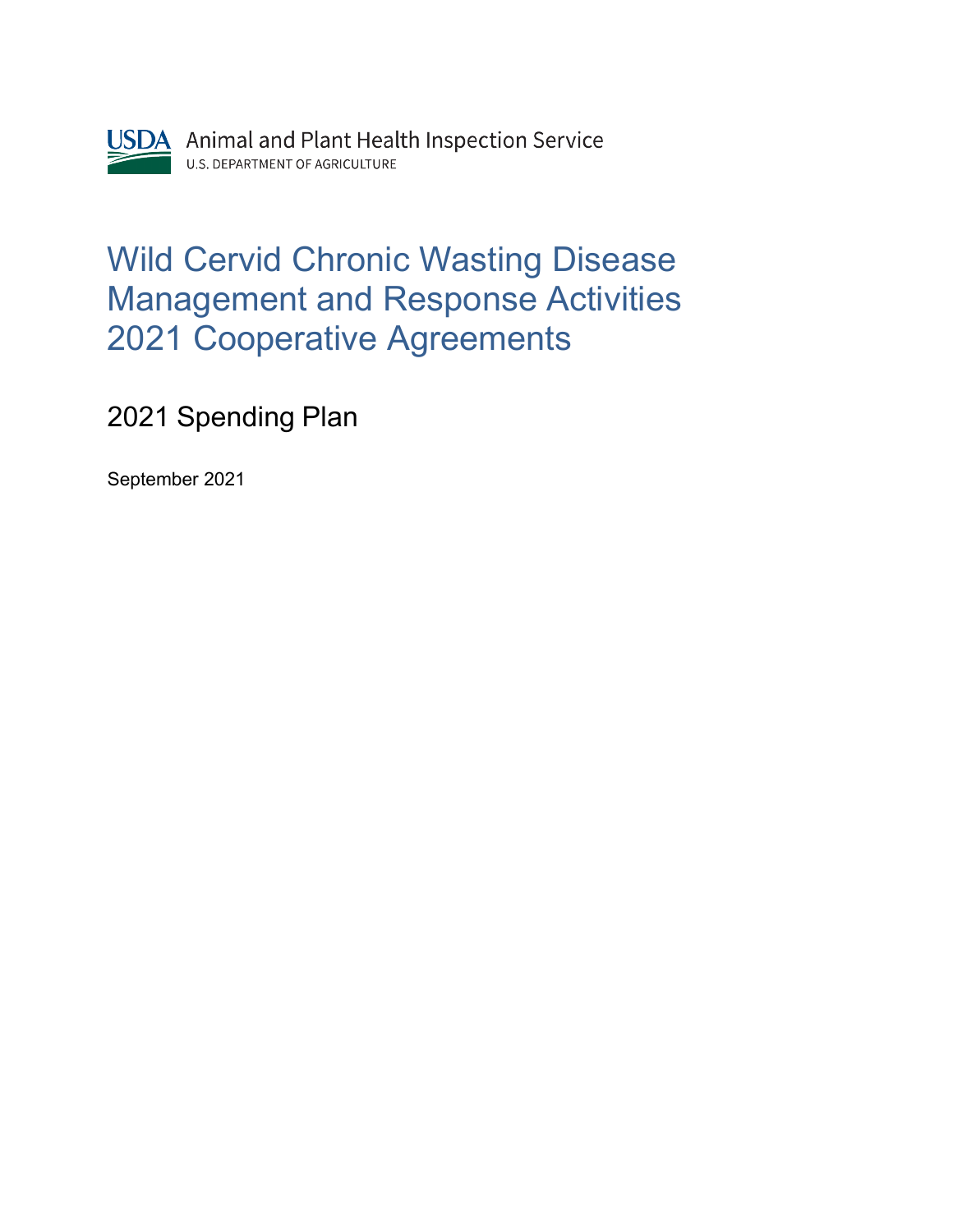## 2021 Spending Plans for the Wild Cervid Chronic Wasting Disease Management andResponse Activities 2021 Cooperative Agreements

 American Tribal governments. These projects will allow recipients to further develop and implement CWD USDA APHIS WS is awarding \$2.535 million through Cooperative Agreements to twenty State Departments of wildlife in sixteen states, and one Tribal organization representing twenty Federally recognized Native management, response, and research activities in wild cervids, including surveillance and testing. Funded projects are listed below.

| <b>Wild Cervid Management Projects</b>                                                    |                                                     |                       |  |
|-------------------------------------------------------------------------------------------|-----------------------------------------------------|-----------------------|--|
| <b>Project Title</b>                                                                      | <b>Entity</b>                                       | <b>Funding Amount</b> |  |
| <b>CWD Communications Toolkit and</b>                                                     | Arkansas Game and Fish                              |                       |  |
| Implementation in the Southeast                                                           | Commission                                          | \$250,000.00          |  |
| Applying AWFA Best Management Practices for                                               | The Florida Fish and Wildlife                       |                       |  |
| Chronic Wasting Disease (CWD) Risk Assessment                                             | <b>Conservation Commission</b>                      |                       |  |
| & Surveillance in Florida                                                                 | (FWC)                                               | \$101,646.00          |  |
| Trained Canine Detection of Fecal Sample Odor                                             | Tennessee Wildlife Resources                        |                       |  |
| and Whole-Body Odor Associated with Chronic                                               | Agency                                              |                       |  |
| Wasting Disease Infection in White-Tailed Deer                                            |                                                     |                       |  |
| and Other Cervid Species                                                                  |                                                     | \$212,500.00          |  |
| Reducing Risks of CWD Transmission Through<br><b>Facilitating Proper Carcass Disposal</b> | Wisconsin Department of<br><b>Natural Resources</b> |                       |  |
|                                                                                           |                                                     | \$126,000.00          |  |
| <b>CWD Prion Accumulation Dynamics at Bait Sites</b>                                      | <b>Tennessee Wildlife</b>                           |                       |  |
| for Free-ranging Deer                                                                     | <b>Resources Agency</b>                             | \$234,135.00          |  |
| Motivating Behavior Change toward CWD Best                                                | Wisconsin Department of                             |                       |  |
| Practices though Improved Outreach and                                                    | <b>Natural Resources</b>                            |                       |  |
| Education                                                                                 |                                                     | \$94,986.00           |  |
| Leveraging incentivized harvest, local hunter-                                            | Iowa Department of                                  |                       |  |
| landowner partnerships, and testing with                                                  | <b>Natural Resources</b>                            |                       |  |
| amplification assays to slow the spread of                                                |                                                     |                       |  |
| <b>Chronic Wasting Disease</b>                                                            |                                                     | \$203,828.80          |  |
| Preparing Western Washington Treaty Tribes                                                | Northwest Indian Fisheries                          |                       |  |
| for Chronic Wasting Disease                                                               | Commission (NWIFC), with the                        |                       |  |
|                                                                                           | support of twenty member                            |                       |  |
| A multicenter validation of RT-QuIC assay for                                             | tribes<br>Michigan Department of                    | \$98,781.00           |  |
| sensitive detection of Chronic Wasting Disease                                            | <b>Natural Resources</b>                            | \$246,461.00          |  |
| Strengthening CWD Surveillance in Eastern                                                 | Arizona Game and Fish                               |                       |  |
| Arizona                                                                                   | Department                                          | \$39,379.00           |  |
| Improving hunter participation and awareness                                              | Nevada Department of                                |                       |  |
| for Chronic Wasting Disease in Nevada                                                     | Wildlife                                            |                       |  |
|                                                                                           |                                                     | \$129,822.00          |  |